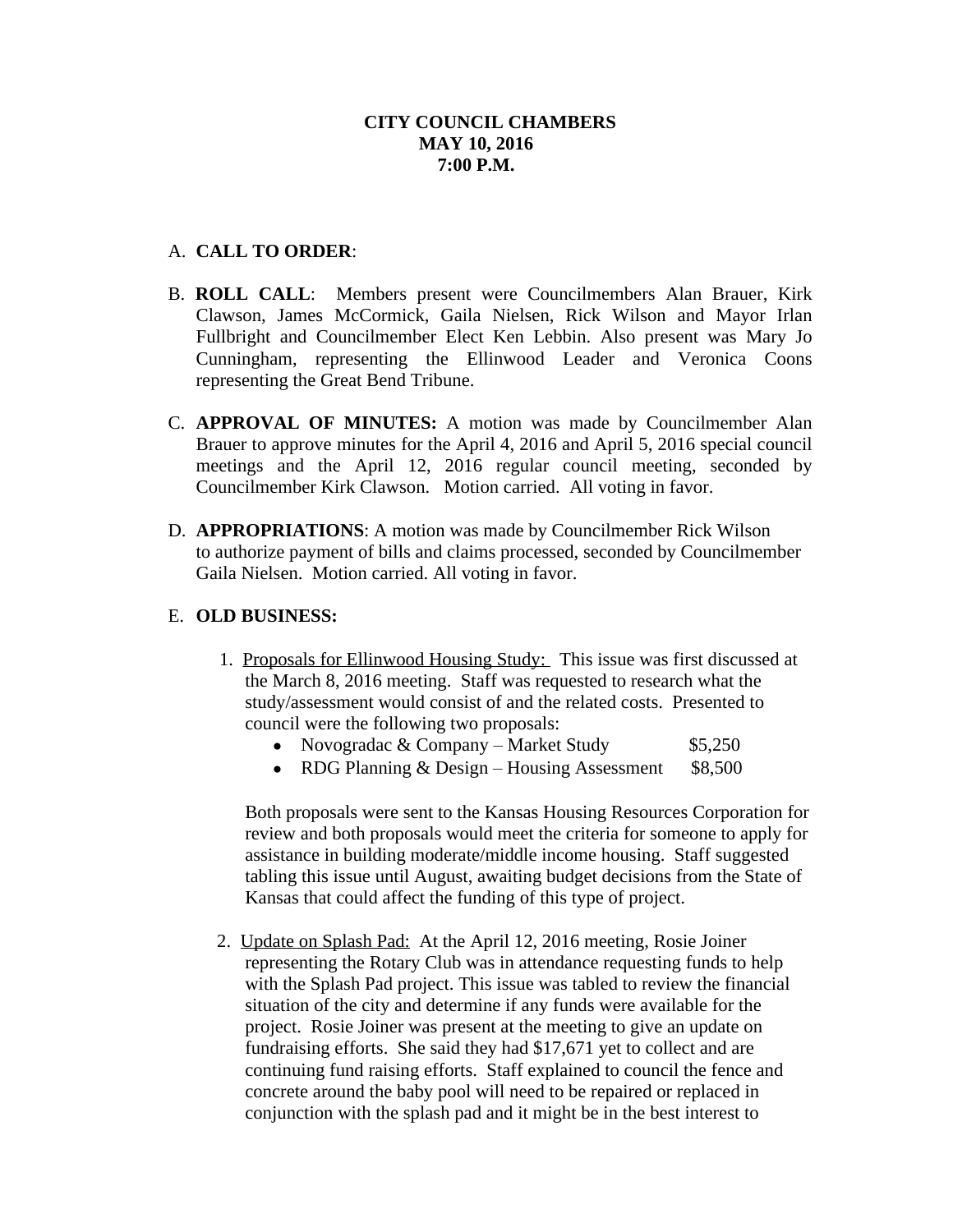complete this work prior to the installation of the splash pad. Staff reported the City is to do site preparation which includes bringing utilities to the site. A motion was made by Councilmember Gaila Nielsen to table the issue and study additional work needed around the baby pool, seconded by Councilmember Alan Brauer. Motion carried. All voting in favor.

- F. **SWEARING IN OF GOVERNING BODY MEMBERS:** At the general election held on April 5, 2016, the following individuals were duly elected by the citizens of Ellinwood to serve in their respective position on the Governing Body.
	- 1.) Kirk Clawson Councilmember
	- 2.) James McCormick Councilmember
	- 3.) Kenneth Lebbin Councilmember

Kirk Clawson, James McCormick and Kenneth Lebbin were sworn into office by Kim Schartz, City Clerk.

G. **VISITORS**: Ron and Mary Jo Cunningham, Dennis Lebbin, Robert Peter, Kevin Clair, Brittney Glenn, Josh Komarek, Janice Birzer, Alex Feil, Rosie Joiner, Lois and Dennis Hammer, Joe Schulte, Ryan Robl, Justin Lear, Jean Doll, Kevin Kramp, Spencer Proffitt, Judy Hayes, Danielle Hollingshead, Shawna Schafer

Dennis Lebbin questioned the progress on flood control. Staff reported EBH is working on getting new descriptions of right of way easements so the agreements with property owners can be drafted. The easement right of way will flow along the natural water way.

#### H. **NEW BUSINESS**:

1. Election of Council President: As provided in the Ellinwood City Code, the City Council shall annually elect one of their own body, as "President of the Council." The Council President shall preside at all meetings of the Council in the absence of the Mayor.

A motion was made by Councilmember Gaila Nielsen nominating Councilmember Alan Brauer as Council President, seconded by Councilmember Kirk Clawson. Motion carried. All voting in favor.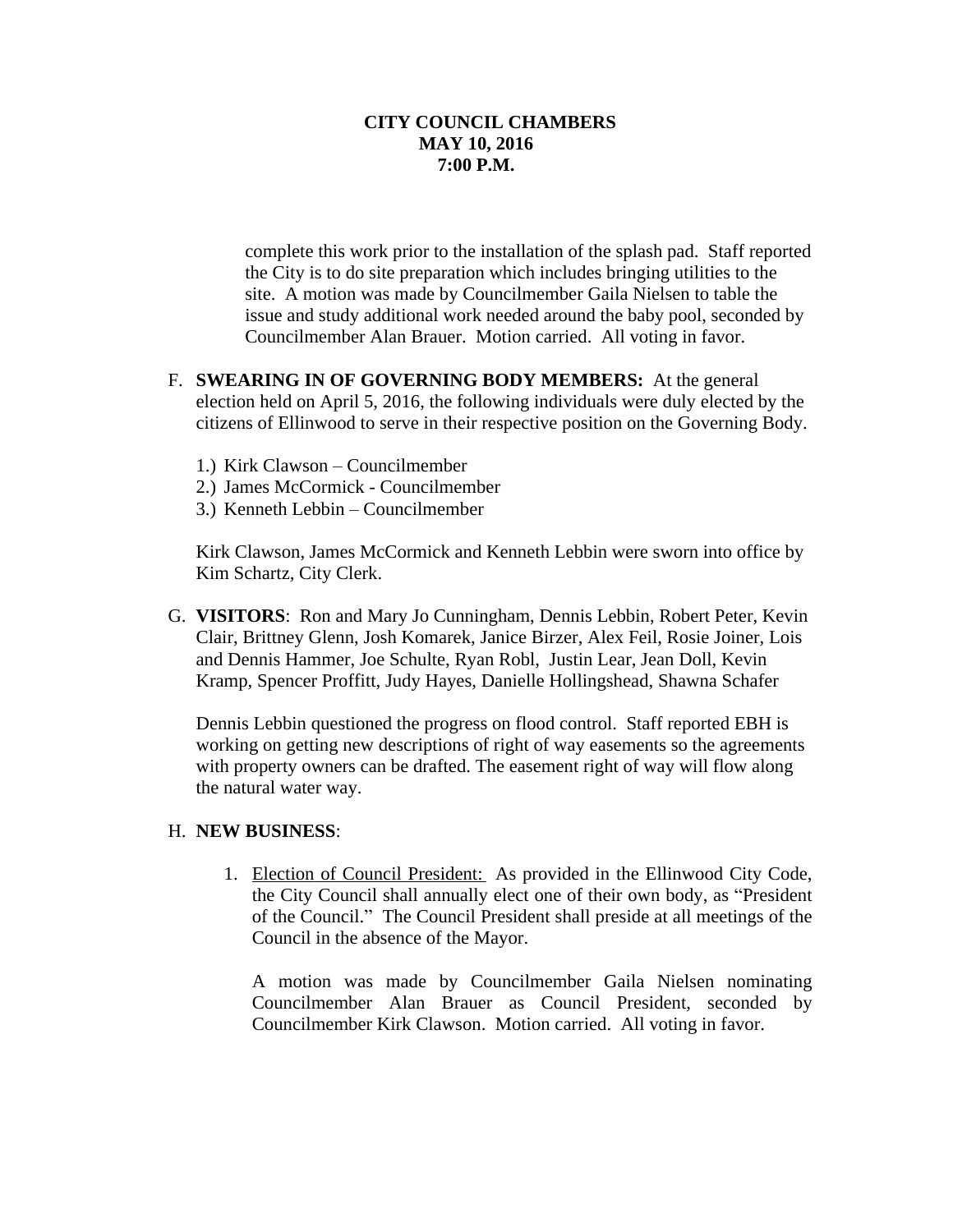2. Designation of Official Depository: Each year the Mayor designates, with the consent of council, the institutions that may serve as depositories for City funds. The institutions recommended for this designation are:

Sunflower Bank, N.A. Community Bank of the Midwest

A motion was made by Councilmember Alan Brauer accepting the designations as recommended by Mayor Irlan Fullbright, seconded by Councilmember Ken Lebbin. Motion carried. All voting in favor.

3. Designation of Official Newspaper: Each year the Mayor shall designate, with the consent of Council, the official newspaper for publication of city notices. The Ellinwood Leader is the only operating newspaper in Ellinwood and is recommended for designation as the official newspaper. Staff suggested designating the Great Bend Tribune as an alternate official newspaper.

A motion was made by Councilmember Ken Lebbin accepting the designation of the Ellinwood Leader as primary official newspaper and the Great Bend Tribune as an alternate official newspaper, seconded by Councilmember Gaila Nielsen . Motion carried. All voting in favor.

4. Appointment of Fire Committee: Each year the Mayor appoints two members of the council to represent the City in discussion with the two townships for contractual services to the fire district. This appointment is subject to council approval. Generally, the townships each pay 1/3 of the operating costs plus ½ of the direct rural equipment costs.

The Mayor recommends appointment of Councilmembers Alan Brauer and James McCormick to the Fire Committee. A motion was made by Councilmember Kirk Clawson to accept the appointments as submitted by Mayor Irlan Fullbright, seconded by Councilmember Gaila Nielsen. Motion carried. All voting in favor.

5. Annual Appointment of Department Directors: As provided by City Code, the Mayor, with consent of council, may appoint the city officers/directors.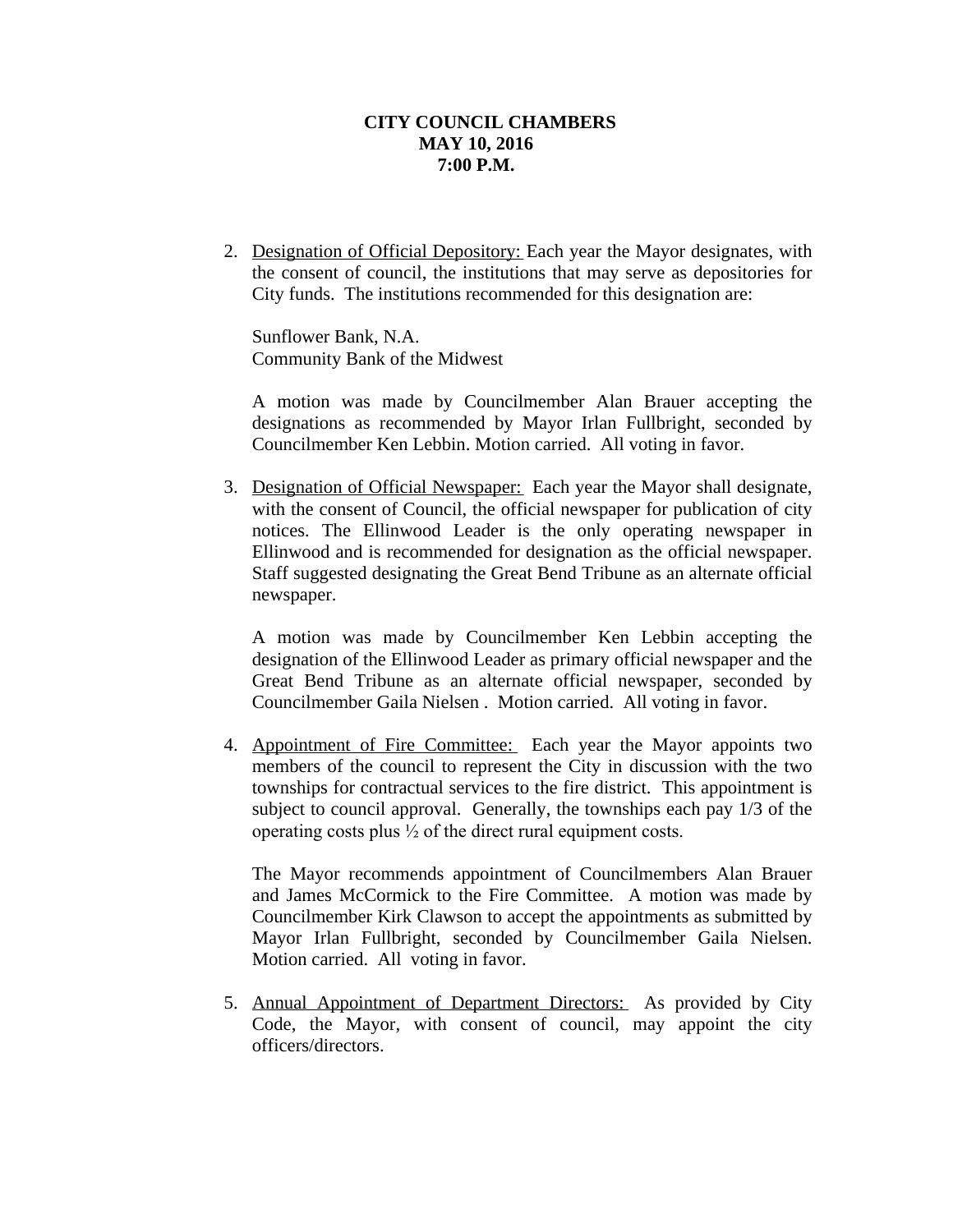The following Department Directors are recommended for appointment:

| Kevin Clair           | Street & Parks Superintendent               |
|-----------------------|---------------------------------------------|
| Chris Komarek         | <b>Electric Distribution Superintendent</b> |
| David Lloyd           | <b>Electric Production Superintendent</b>   |
| Art Keffer            | Chief of Police                             |
| Kim Schartz           | City Clerk                                  |
| Janice Birzer         | <b>City Treasurer</b>                       |
| Robert Peter          | <b>City Attorney</b>                        |
| Jane Isern            | Municipal Judge                             |
| Chris Komarek         | Fire Chief                                  |
| <b>Brittney Glenn</b> | <b>EMS</b> Director                         |
| Chris Komarek         | Interim City Administrator                  |
| Spencer Proffitt      | Water/Wastewater Superintendent             |
|                       |                                             |

A motion was made by Councilmember Gaila Nielsen to approve annual appointments of Department Directors as presented, seconded by Councilmember Kirk Clawson. Motion carried. All voting in favor.

6. Main Street Building: Presented to council was a letter from the Ellinwood Historical Society expressing interest in the building located at 104 N Main. The consensus of the council is to offer the building and the south adjacent lots to the public for purchase, because of the large financial interest the city has in the building and lots.

A motion was made by Councilmember Alan Brauer to approve putting the building and the lots up for sale, seconded by Councilmember Ken Lebbin. Motion carried. All voting in favor.

7. 2015 Audit: Presented to council was the 2015 audit report. Danielle Hollingshead, a representative of Adams, Brown, Beran & Ball, Chtd was present at the meeting. Ms. Hollingshead reviewed the audit with council.

A motion was made by Councilmember Kirk Clawson to accept the 2015 audit report as presented, seconded by Councilmember James McCormick. Motion carried. All voting in favor.

8. Ordinance for Consumption of Alcohol on Public Property: Presented to council for review was Ordinance 2016-2, an ordinance that allows for the consumption of cereal malt beverages and alcoholic liquor in the City Park from 4:00 p.m., Thursday, July 14<sup>th</sup>, through 2:00 am. Sunday July 17<sup>th</sup> in association with the beverage tent and the After Harvest Festival dance.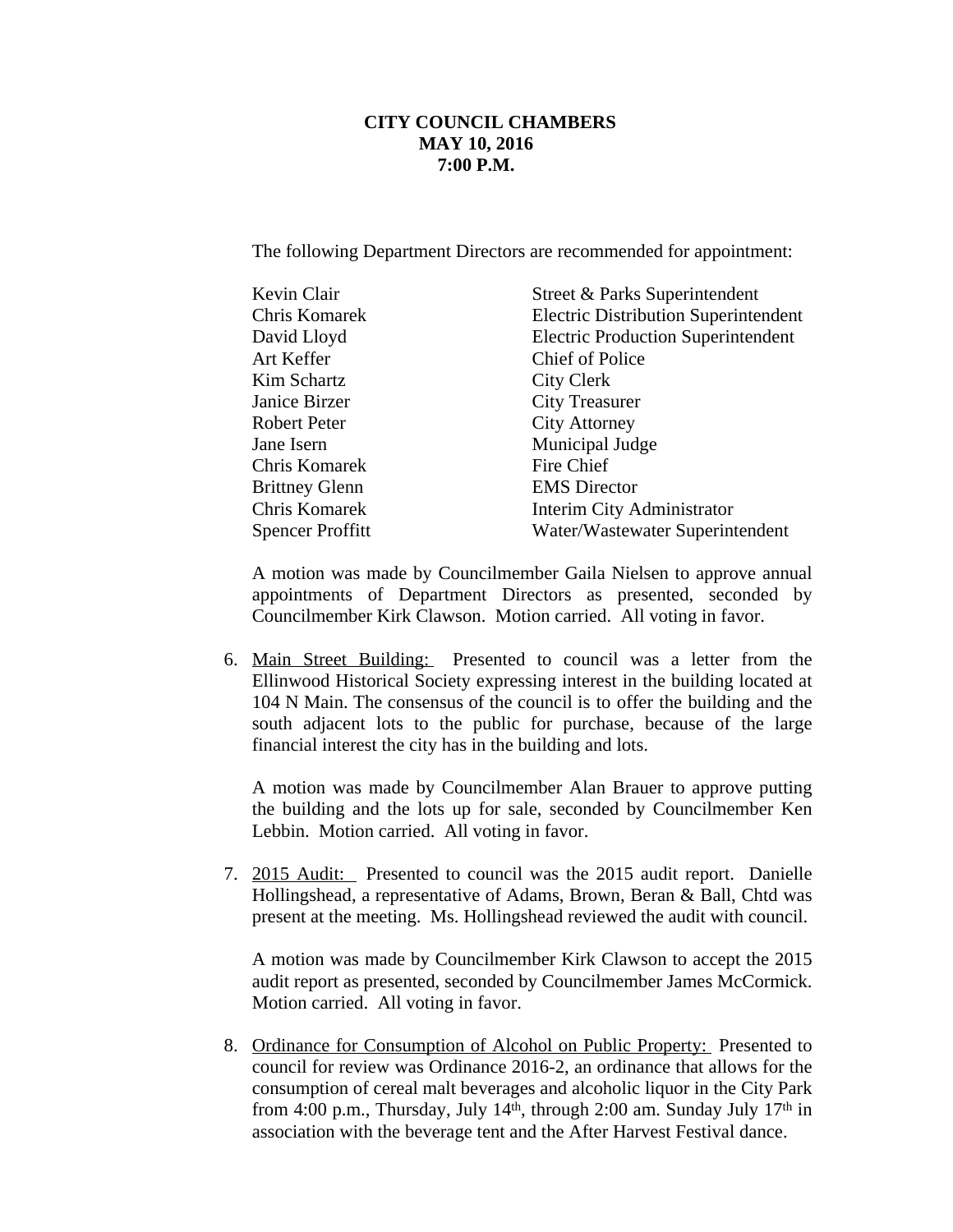A motion was made by Councilmember Alan Brauer to approve Ordinance 2016-2, an ordinance exempting certain following described public property, the title of which is vested in the City of Ellinwood, Kansas to permit the consumption of alcoholic liquor and cereal malt beverages theron, as authorized by charter ordinance No. 5 of said city and establishing the time when such exemption shall be effective. Councilmember Gaila Nielsen seconded the motion. Motion carried. All voting in favor.

9. Cereal Malt Beverage License Application for Kansas Sidewinders: Presented to council was an application for a cereal malt beverage license submitted by the Kansas Sidewinders MC for operation of a beverage tent at the After Harvest Festival beginning Thursday, July 14th at 4:00 p.m. through midnight on Saturday, July 16<sup>th</sup>.

A motion was made by Councilmember Gaila Nielsen to approve the cereal malt beverage application for operation of a beverage tent by the Kansas Sidewinders MC at the After Harvest Festival for Thursday July 14<sup>th</sup> beginning at 4:00 p.m. through midnight on Saturday, July 16<sup>th</sup>. Motion seconded by Councilmember Kirk Clawson. Motion carried. All voting in favor.

10. Executive Session for the Acquisition of Property: An executive session is requested for discussion of acquisition of property. A motion was made by Councilmember Kirk Clawson to adjourn into executive session for (10) ten minutes for discussion of acquisition of property with Robert Peter, city attorney, Chris Komarek, city administrator and Kim Schartz, city clerk present and that the council meeting will reconvene in the council chambers, seconded by Councilmember James McCormick. Motion carried. All voting in favor. The governing body recessed into executive session at 8: 30 p.m.

Meeting reconvened at 8:40 p.m. No action taken.

After some discussion, a motion was made by Councilmember Kirk Clawson to approve a 30 foot utility easement agreement with the American Legion in the amount of \$9390.00, seconded by Councilmember Alan Brauer. Motion carried. All voting in favor. The easement is necessary for the KDOT project for the water sewer utility line relocation.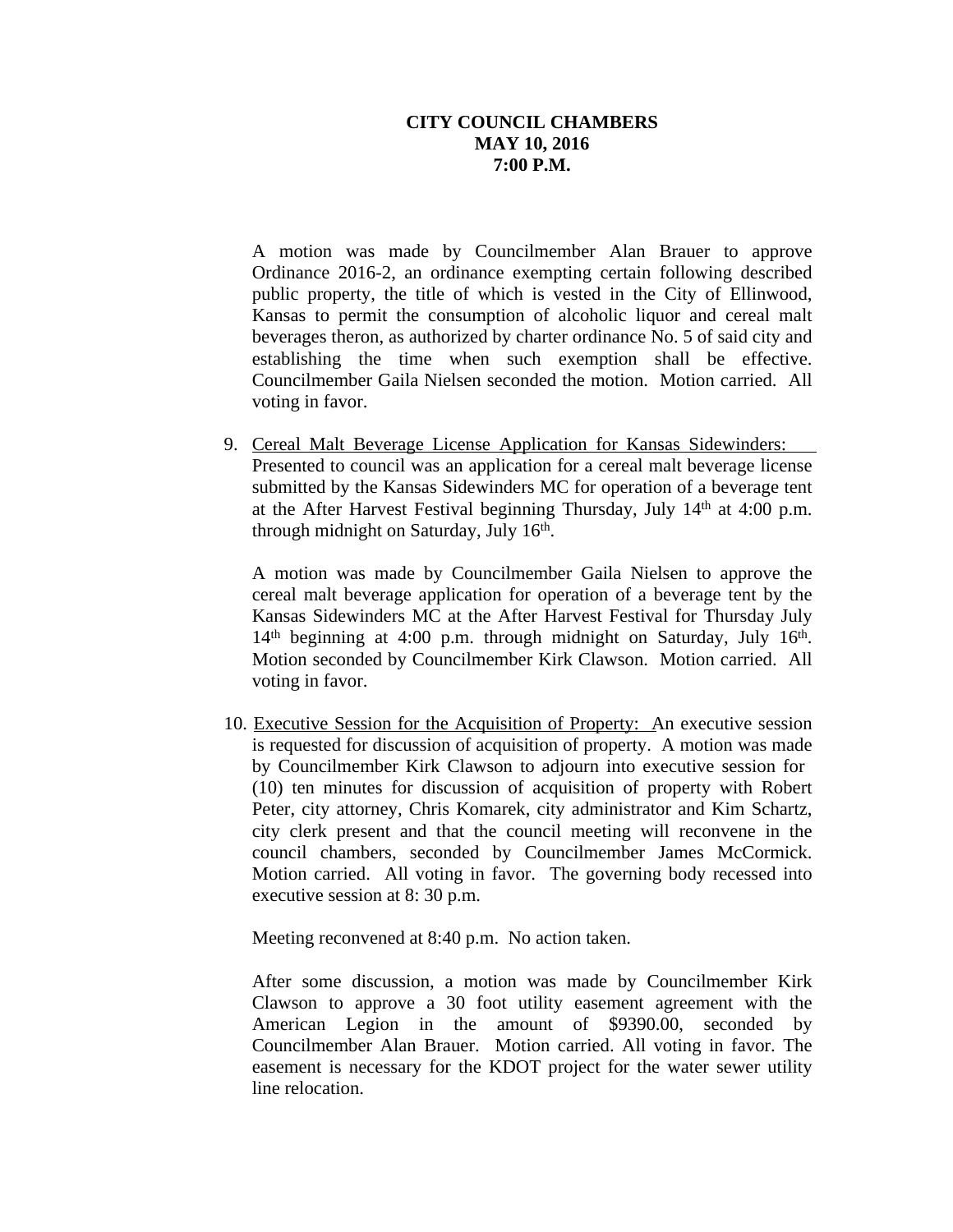11. Executive Session: An executive session is requested for discussion of non-elected personnel. A motion was made by Councilmember Alan Brauer to adjourn into executive session for (15) fifteen minutes for discussion of non-elected personnel, with Robert Peter, city attorney present, Chris Komarek, city administrator and Kim Schartz, city clerk present and that the council meeting will reconvene in the council chambers, seconded by councilmember James McCormick. Motion carried. All voting in favor. The governing body recessed into executive session at 8:45 p.m.

Meeting reconvened at 9:00 p.m. No action taken.

# **REPORTS**:

- 1. Municipal Court Report: Presented to Council was the Municipal Court Report for April, 2016.
- 2. Utilities Production Report: Presented to Council was the Utilities Production Report.
- 3. Staff Reports:
	- a) Staff reported the police department has sent out weed notices and the street department has mowed 3 or 4 lawns. The electric department is working on the pole replacement program. The water department is finishing the southwest area of the pool and will be filling the pool.
	- b) Staff reported Maguire Iron has inspected and cleaned the north water tower.
	- c) Staff reported the street department is doing seasonal work include mowing. The power plant is cleaning towers and getting ready for summer.
	- d) Staff reported the scout cabin roof has been completed.
	- e) Staff provided an update on the KDOT Project. City attorney Robert Peter is working on Right of Way agreements for affected landowners. The project is out for bids, with a bid opening scheduled for May 25<sup>th.</sup>